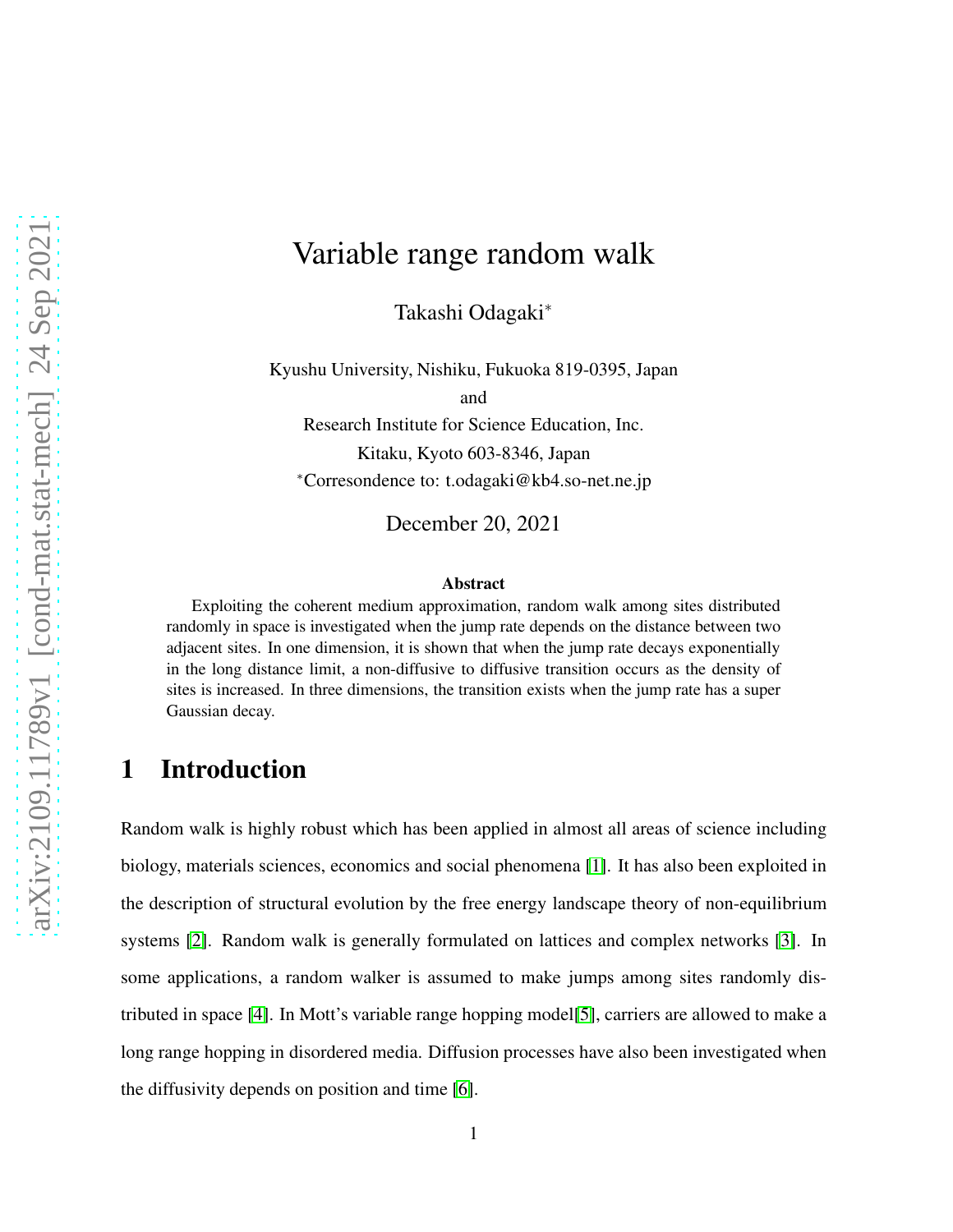In this paper, I investigate a random walk among randomly distributed sites, where a walker makes a jump from a site to its adjacent neighbor on a limited solid angle along a fixed number of directions. The jump rate is assumed to depend on the distance between two sites. Since sites are distributed randomly, the walker makes jumps with variable ranges. I obtain the diffusion constant within the coherent medium approximation [\[7\]](#page-8-6) and discuss the possibility of a transition from non-diffusive to diffusive states.

In §2, I explain the model in some detail and the method of analysis based on the coherent medium approximation. In §3, I study the random walk in one dimension for three different types of the jump rate and discuss non-diffusive to diffusive transition for an extended percolation model. The random walk in three dimensions is investigated in §4 and results are discussed in §5,

### 2 Model and the method of analysis

I consider a random walk, where the transition probability of the random walker obeys

$$
\frac{\partial P(\mathbf{r}_n, t | \mathbf{r}_0, 0)}{\partial t} = -\sum_m w(|\mathbf{r}_m - \mathbf{r}_n|) P(\mathbf{r}_n, t | \mathbf{r}_0, 0) + \sum_m w(|\mathbf{r}_n - \mathbf{r}_m|) P(\mathbf{r}_m, t | \mathbf{r}_0, 0). \tag{1}
$$

Here,  $P(\mathbf{r}_n, t | \mathbf{r}_0, 0)$  denotes the transition probability that a random walker is at the site  $\mathbf{r}_n$  at time t when it started  $\mathbf{r}_0$  at time  $t = 0$ , and  $w(|\mathbf{r}_m - \mathbf{r}_n|)$  is the jump rate of a random walker from site  $r_n$  to site  $r_m$ . I assume that  $w(|r_m - r_n|)$  is a function of the distance between  $r_n$  and  $r_m$ . Usually,  $w(r)$  is assumed to be nonzero within a certain distance. For example, the percolation process on lattices is modeled by jumps of a random walker within nearest neighbor sites. In this paper, I introduce an extended percolation model in which a random walker can make a longer jump with smaller rate beyond the limited distance used for the standard percolation model.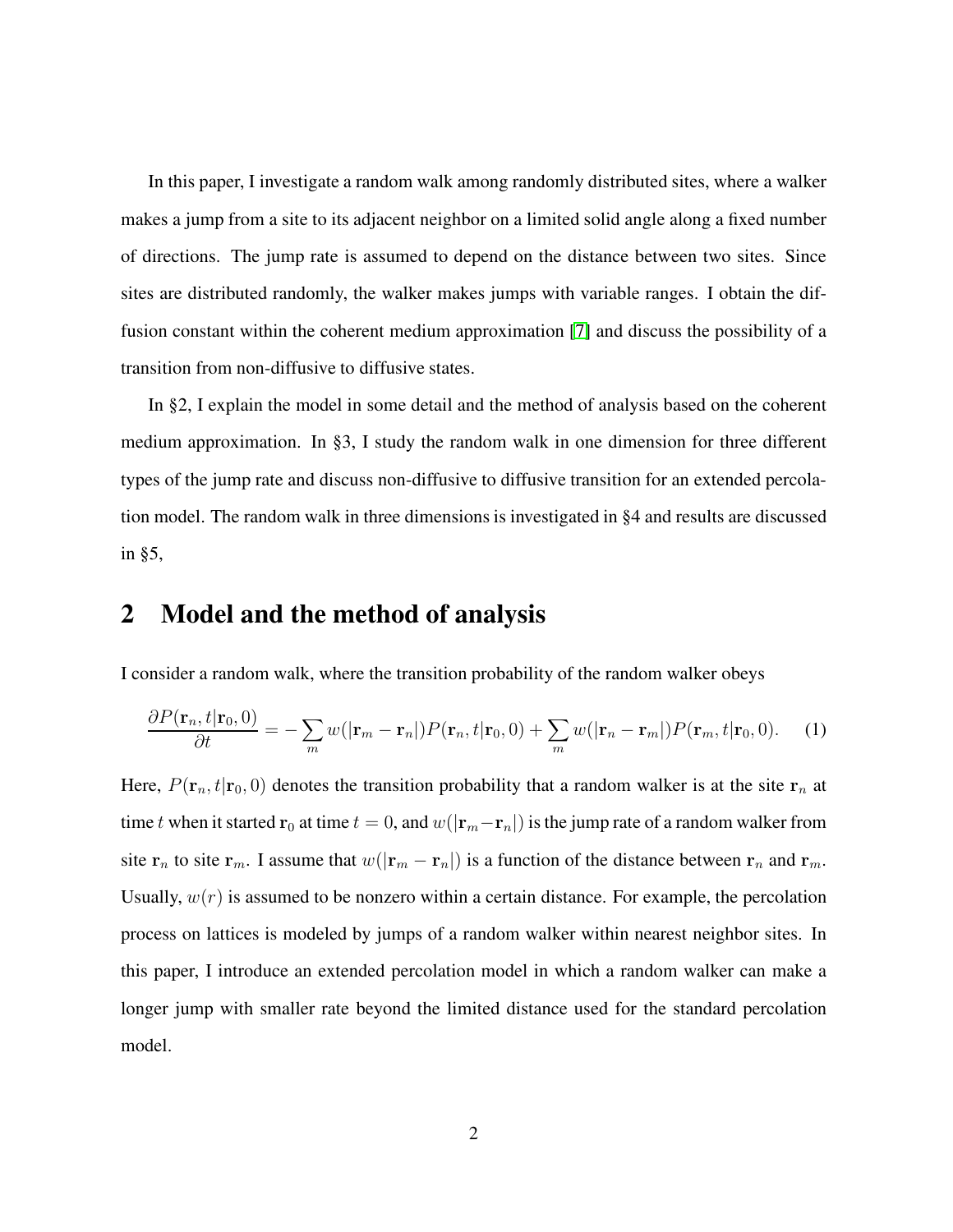The diffusion constant  $D$  is given by

$$
D = \lim_{u \to 0} \frac{u^2}{2d} \sum_{m} \langle (\mathbf{r}_m - \mathbf{r}_0)^2 \tilde{P}(\mathbf{r}_m, u | \mathbf{r}_0) \rangle, \tag{2}
$$

where

$$
\tilde{P}(\mathbf{r}_m, u | \mathbf{r}_0) = \int_0^\infty P(\mathbf{r}_m, t | \mathbf{r}_0, 0) e^{-ut} dt \tag{3}
$$

is the Laplace transform of the transition probability  $P(\mathbf{r}_m, t|\mathbf{r}_0, 0)$ , d is the dimension of the space and  $\langle \cdots \rangle$  denotes an ensemble average over the random distribution of sites. I exploit the coherent medium approximation for positionally disordered systems [\[7,](#page-8-6) [8\]](#page-8-7). I first divide the space around a site into  $z$  equivalent cones and assume that a random walker makes a jump to the adjacent site in one of the  $z$  cones. Within this approximation, the normalized diffusion constant is given by

<span id="page-2-0"></span>
$$
\frac{D}{D_0} = \frac{w_c}{w_0},\tag{4}
$$

where  $D_0$  and  $w_0$  are the diffusion constant and jump rate of a reference regular system and  $w_c$ is the coherent jump rate which is determined self-consistently by

<span id="page-2-1"></span>
$$
\frac{2}{zw_c} = \int_0^\infty \frac{N(r)dr}{\left(\frac{z}{2} - 1\right)w_c + w(r)}.\tag{5}
$$

Here  $N(r)$  represents the distribution function of the distance between adjacent neighbors in a cone. In three dimensions,

<span id="page-2-2"></span>
$$
N(r) = \frac{4\pi r^2 n}{z} \exp\left(-\frac{4\pi r^3 n}{3z}\right)
$$
 (6)

when sites are distributed randomly with density n. In Eq.  $(4)$ , the scale of the length of the system under consideration is assumed to be the same as that of the reference system since it does not play any significant role here.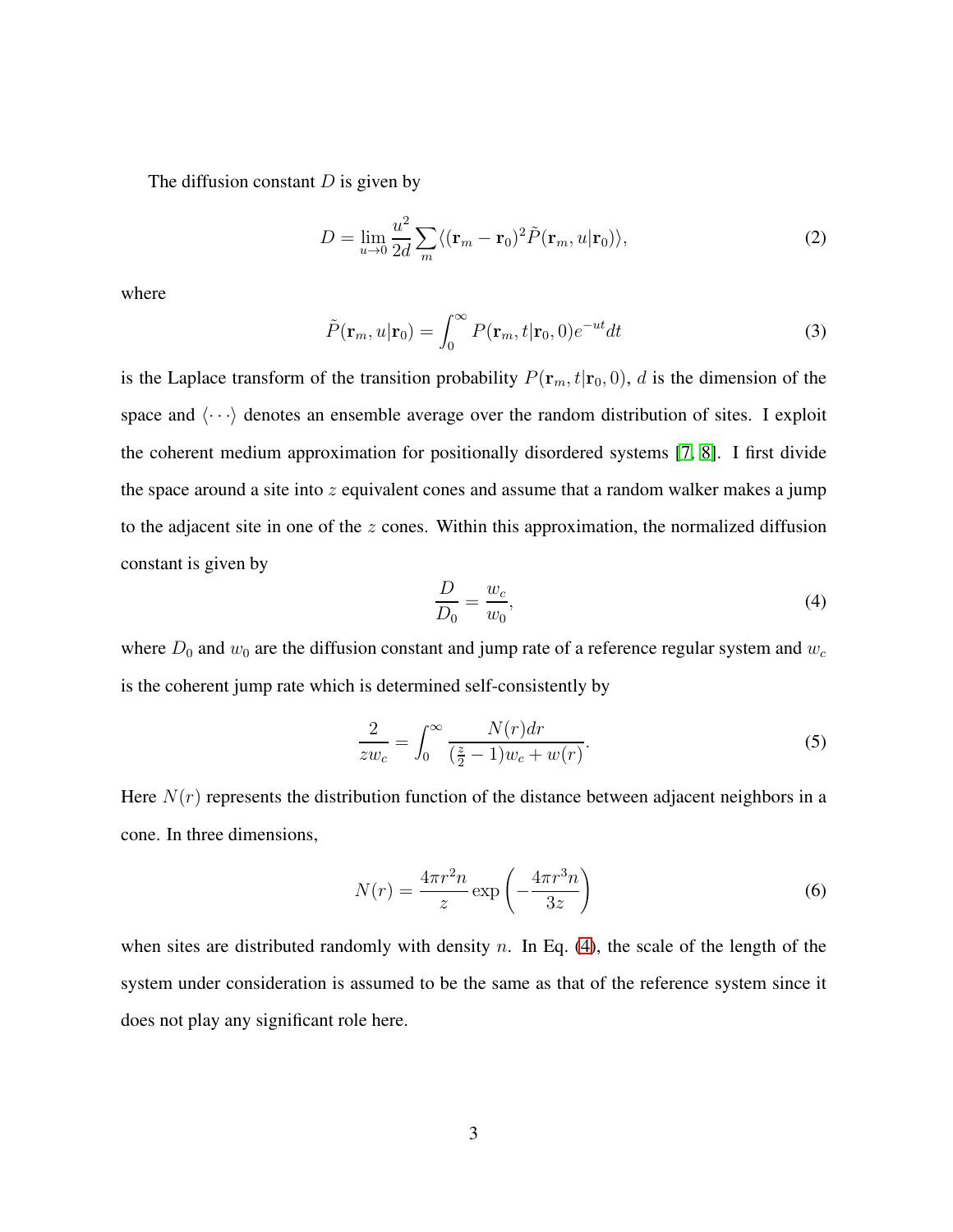### 3 Extended percolation in one dimension

In one dimension, z is set to  $z = 2$  in Eq. [\(5\)](#page-2-1) and the self-consistency equation for the coherent jump rate  $w_c$  reads as

<span id="page-3-0"></span>
$$
\frac{1}{w_c} = \int_0^\infty \frac{N(x)dx}{w(x)},\tag{7}
$$

and the distribution function  $N(x)$  becomes

<span id="page-3-2"></span>
$$
N(x) = ne^{-nx}.\tag{8}
$$

In this section, I investigate several different forms of  $w(x)$  which is considered as a percolation model with long range connection, and discuss possibility of a diffusive to non-diffusive transition.

#### 3.1 Simple percolation model

As the simplest model, I first consider a transition probability

<span id="page-3-1"></span>
$$
w(x) = \begin{cases} w_0 & \text{(when } 0 \le x \le \mathbf{r}_0) \\ \epsilon w_0 & \text{(when } x > \mathbf{r}_0 \text{ and } \epsilon \to 0). \end{cases}
$$
 (9)

It is straightforward to obtain the diffusion constant from Eqs. [\(4\)](#page-2-0) and [\(7\)](#page-3-0)  $\sim$  [\(9\)](#page-3-1). I find

$$
\frac{D}{D_0} = \frac{1}{1 + \frac{1 - \epsilon}{\epsilon} e^{-n \mathbf{r}_0}},\tag{10}
$$

and Fig. 1 shows the dependence of  $D/D_0$  on the scaled density  $nx_0$  for  $\epsilon = 10^{-2}$ ,  $10^{-3}$ ,  $10^{-4}$ . As expected, the diffusion constant is identically zero in the percolation limit  $\epsilon = 0$ . When  $\epsilon$  is finite, the diffusion constant is given by a sigmoid function whose inflection point is at  $nx_0 = -\ln[\epsilon/(1-\epsilon)].$ 

### 3.2 Extended percolation model

I define an extended percolation model by a jump rate

<span id="page-3-3"></span>
$$
w(x) = \begin{cases} w_0 & \text{(when } 0 \le x \le x_0\text{)}\\ w_0 \left(\frac{x_0}{x}\right)^\alpha & \text{(when } x > x_0 \text{)}, \end{cases} \tag{11}
$$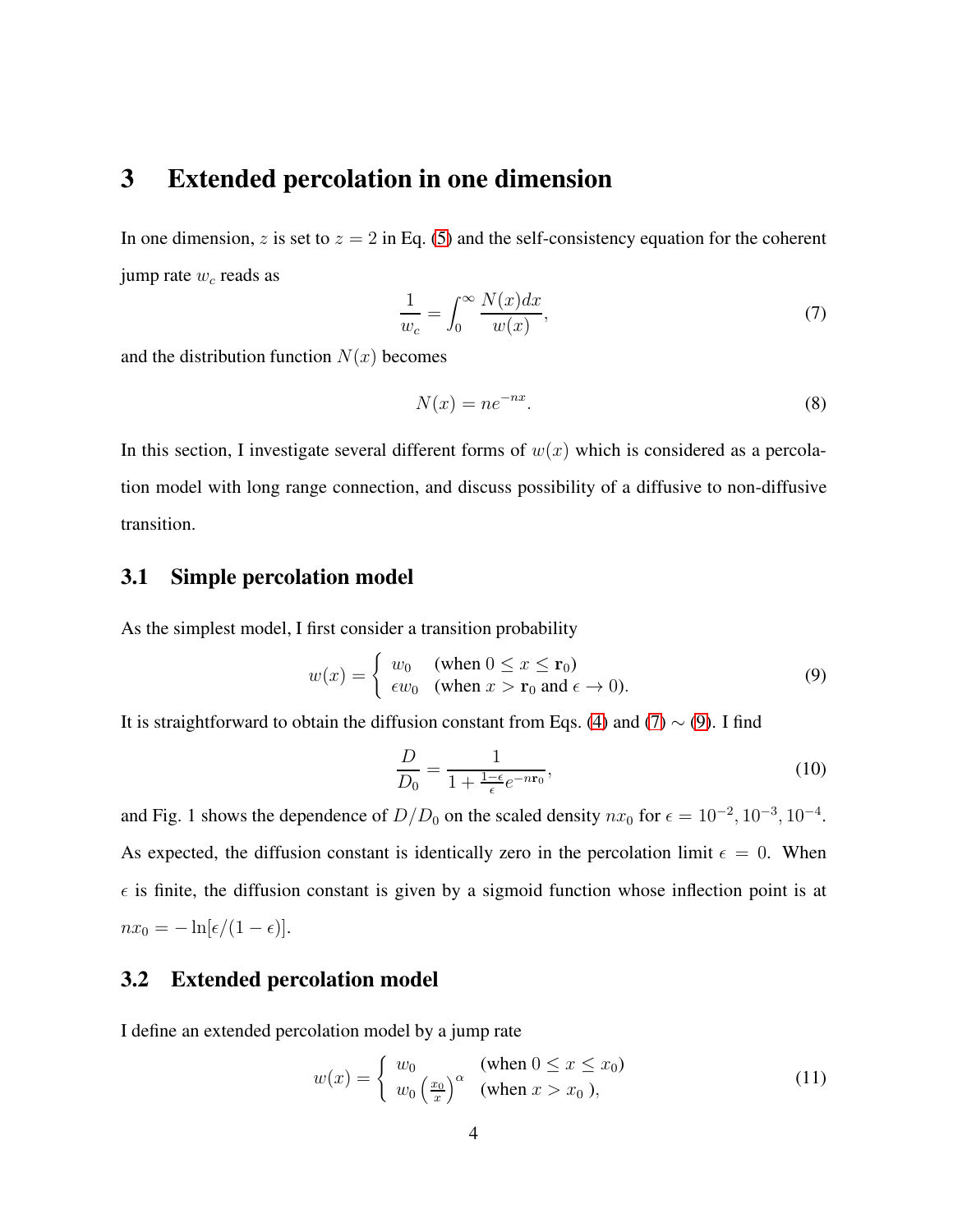

Figure 1: The scaled diffusion constants of a simple percolation model Eq. [\(9\)](#page-3-1) are shown as functions of the scaled density for  $\epsilon = 10^{-2}$ ,  $10^{-3}$ ,  $10^{-4}$ .

where  $\alpha > 0$  is assumed. Namely, in this model, the range of jump beyond  $x_0$  decays as a power-law function with exponent  $-\alpha$ . From Eqs. [\(4\)](#page-2-0), [\(7\)](#page-3-0), [\(8\)](#page-3-2) and [\(11\)](#page-3-3), I find

$$
\frac{D}{D_0} = \frac{1}{1 - e^{-n\mathbf{r}_0} + (n\mathbf{r}_0)^{-\alpha} \Gamma(\alpha + 1, n\mathbf{r}_0)},\tag{12}
$$

where  $\Gamma(s, x) \equiv \int_x^{\infty} e^{-t} t^{s-1} dt$  is the upper incomplete Gamma function. Figure 2 shows the  $nx_0$  dependence of the diffusion constant for  $\alpha = 1, 5, 10, 20$ .

The diffusion constant becomes identically zero at  $\alpha = \infty$ , since  $\alpha = \infty$  corresponds to the percolation limit.

#### 3.3 Logistic-type model

I consider a smooth function for the jump rate represented by a kind of the logistic curve

<span id="page-4-0"></span>
$$
w(x) = w_0 \frac{e^{x_r/x_0} - 1}{e^{x_r/x_0} + e^{x/x_0} - 2}.
$$
\n(13)

which satisfies  $w(0) = w_0$ ,  $w(x_r) = w_0/2$  and  $w(\infty) = 0$ . The diffusion constant is given by

$$
\frac{D}{D_0} = 1 - \frac{1}{1 + (e^{-x_r/x_0} - 1)(nx_0 - 1)},\tag{14}
$$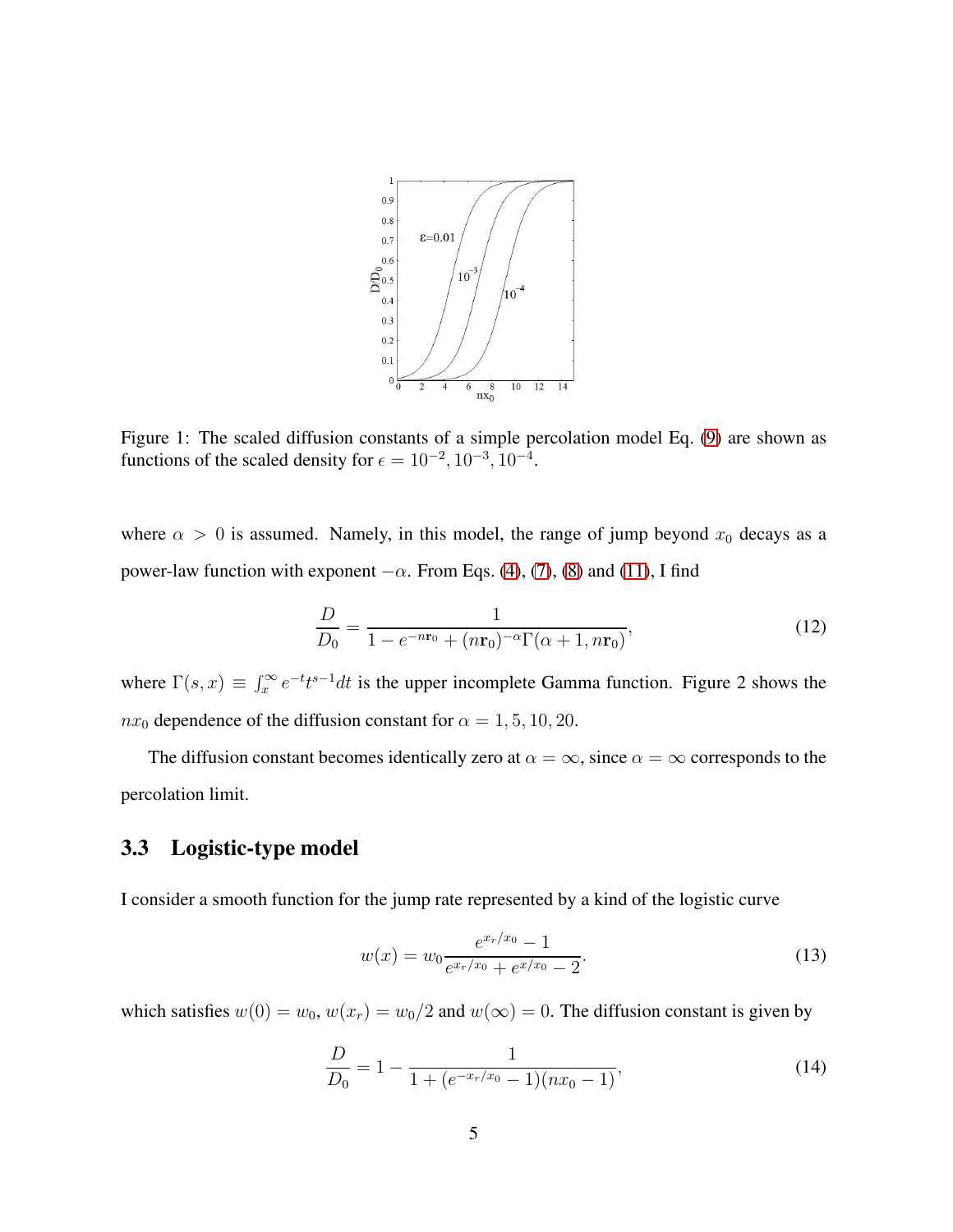

Figure 2: Scaled diffusion constants for an extended percolation model Eq. [\(11\)](#page-3-3) are shown as functions of the scaled density for  $\alpha = 1, 5, 10, 20$ .

Figure 3 shows the diffusion constant as functions of  $nx_0$  for  $x_r/x_0 = 1.1, 2, 3$ . Consequently, there is a non-diffusive to diffusive transition at  $nx_0 = 1$ . Since  $D/D_0 \simeq (e^{-x_r/x_0} - 1)(nx_0 - 1)$ when  $nx_0 \sim 1$ , the critical exponent of the diffusion constant is unity.



Figure 3: Scaled diffusion constants for a logistic-type model Eq. [\(13\)](#page-4-0) are shown as functions of the scaled density for  $x_r/x_0 = 1.1, 2, 3$ .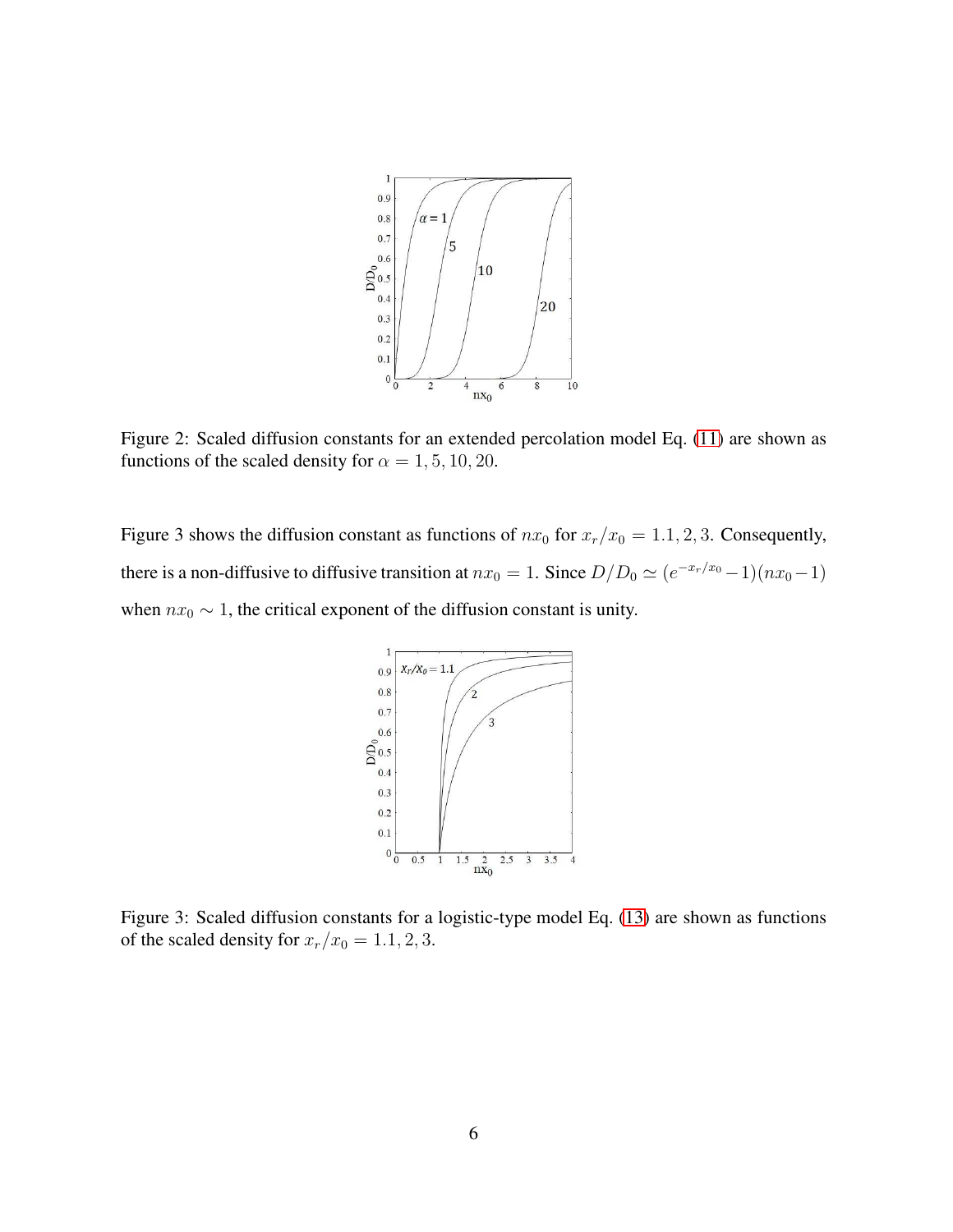### 4 Extended percolation in three dimensions

### 4.1 Extended percolation model

I consider an extended percolation model in three dimensions where sites are distributed randomly with density n in a three dimensional space and the jump rate  $w(r)$  is given by

<span id="page-6-0"></span>
$$
w(r) = \begin{cases} w_0 & \text{(when } 0 \le r \le r_0\text{)}\\ w_0 \left(\frac{r_0}{r}\right)^\alpha & \text{(when } r > r_0 \text{)}. \end{cases} \tag{15}
$$

Self-consistency equations [\(5\)](#page-2-1) and [\(6\)](#page-2-2) for  $w_c$  with Eq. [\(15\)](#page-6-0) are solved numerically. Figure 4 shows the dependence of the scaled diffusion constant  $D/D_0$  on the scaled density  $(4\pi r_0^3/3)n$ for  $\alpha = 10$  and  $\infty$ , where  $z = 6$  is used as an example. There are no percolation transition for



Figure 4: The dependence of the scaled diffusion constant on the scaled density for the extended percolation model for  $\alpha = 10$ ,  $\infty$ . Note  $\alpha = \infty$  corresponds to the standard percolation model.

 $\alpha < \infty$ . The case  $\alpha = \infty$  is the simple percolation model, the diffusion constant of which is given by

$$
\frac{D}{D_0} = 1 - \frac{z}{z - 2} \exp\left(-\frac{4\pi r_0^3}{3z}n\right)
$$
 (16)

and the critical percolation density is given by

$$
\left(\frac{4\pi r_0^3}{3}n\right)_c = z \ln \frac{z}{z-2} \tag{17}
$$

When  $z = 6, \left(\frac{4\pi r_0^3}{3}n\right)$  $_c = 2.43.$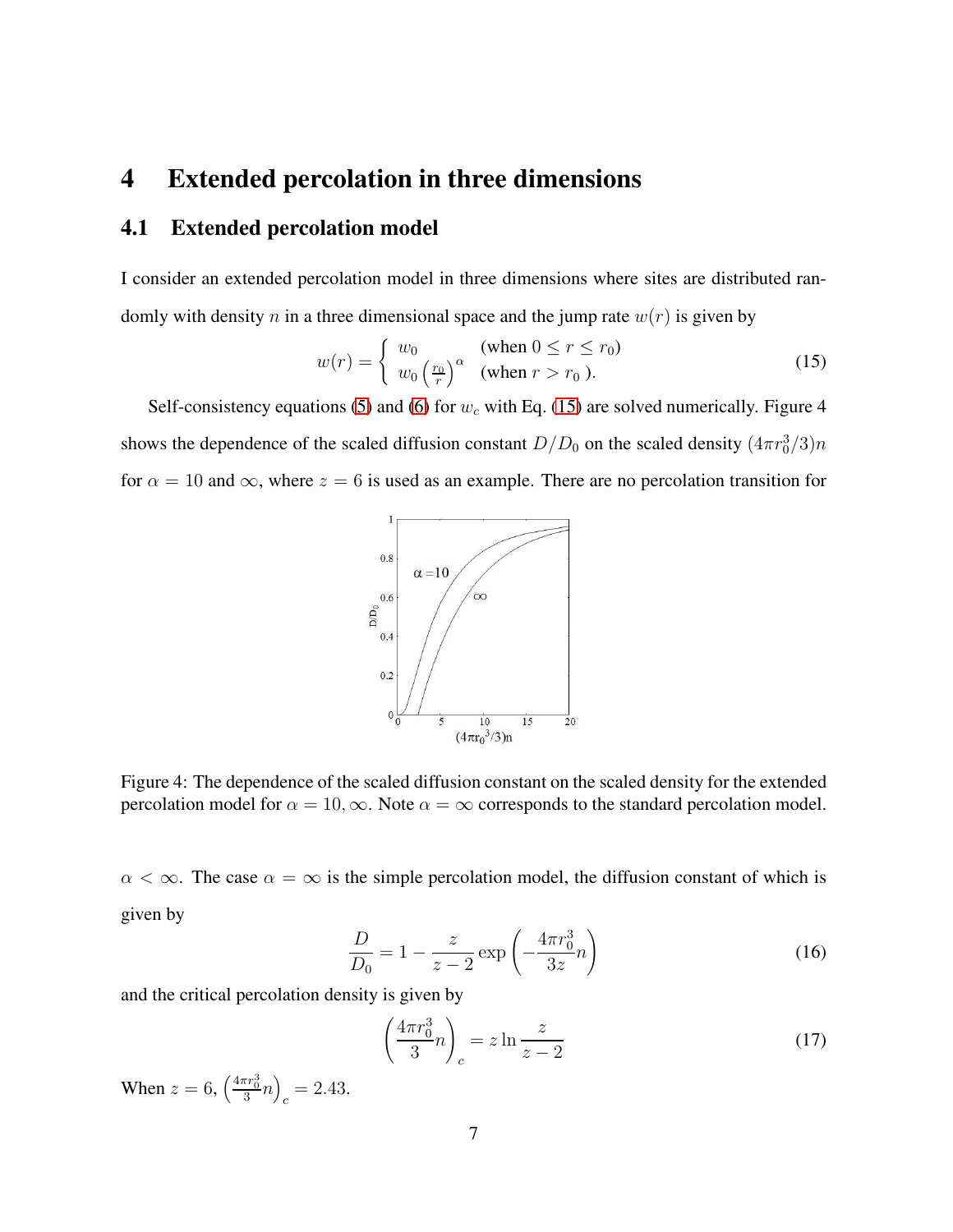#### 4.2 Super exponential decay model

I consider the jump rate  $w(r)$  given by

$$
w(r) = \begin{cases} w_0 & (\text{when } 0 \le r \le r_0) \\ w_0 \exp\{-[k(r - r_0)]^{\beta}\} & (\text{when } r > r_0). \end{cases}
$$
 (18)

Figure 5 represents the dependence of the scaled diffusion constant  $D/D_0$  on the scaled density  $(4\pi r_0^3/3)n$  for  $\beta = 1, 4$ , where  $kr_0 = 3$  and  $z = 6$  are used. Apparently, there is a non-diffusive



Figure 5: The dependence of the scaled diffusion constant on the scaled density for the super Gaussian decay model for  $\beta = 1, 4$ .

to diffusive transition for  $\beta = 4$ . In fact, a non-diffusive to diffusive transition exists when  $\beta \geq 3$ .

## 5 Discussion

I have studied random walks where a random walker can make long range jumps and obtained characteristic behavior of the diffusion constant within the coherent medium approximation. As for the distance dependence of the jump rate, I investigated different types of extended percolation models. It is shown that a non-diffusive to diffusive transition exists in certain types of the jump rate function in one and three dimensions.